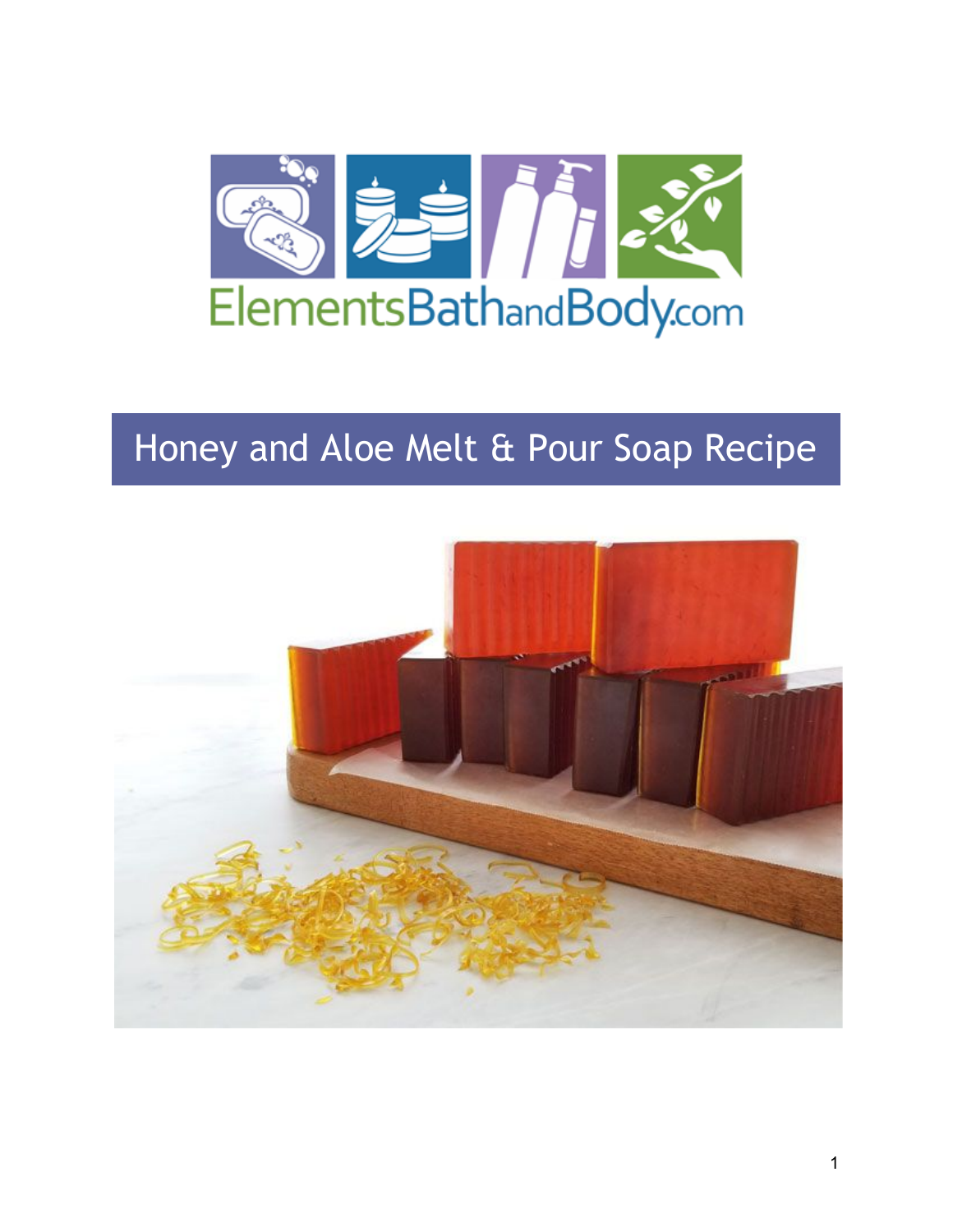The wonderful additives in this bar are very beneficial to skin.

Tea Tree Essential Oil is known for rejuvenating skin and it is also antibacterial, and antiseptic.

Honey is known as "nature's ointment," for good reason. It is antimicrobial, and also in some cases has faded scars, treated psoriasis, healed minor wounds, combated acne, and there are even claims that it can delay skin aging.

Turmeric is known for its anti-inflammatory, antibacterial, lightening blemishes, acne fighting, and wrinkle reducing properties.

Yarrow Leaf and Flower Powder is also known for its anti-inflammatory properties.

Calendula Flower contains cell regenerative properties so it has been used to treat wounds and chapped skin, dry damaged skin, acne, eczema, rashes and soreness, and scars. It is anti-inflammatory, antiseptic, antibacterial, and astringent. It is easy to grow your own calendula, harvest the petals, and dry it, but you can also easily find it online.

Aloe has been known to treat inflammation, aging skin, wounds, scars and blemishes, acne, stretch marks and dry skin.

Please note, as soapmakers we are only allowed to claim that soap cleans, so it is important that you don't make any other claims on your labels.

Also please note, even though this soap base may be more "sweaty" and exceeds the recommended amount of honey, it has been tested multiple times and there has never been an issue. Please just follow the guidelines below and as with any melt & pour soap, keep out of humidity until ready to use.

# **INFORMATION**

- Difficulty: Easy
- Yield: 10 Bars

## **TIMING**

- Prep Time / Clean Up: 10 Minutes
- Perform Time: 1 Hour, 20 Minutes
- Total Time: 1 Hour, 30 Minutes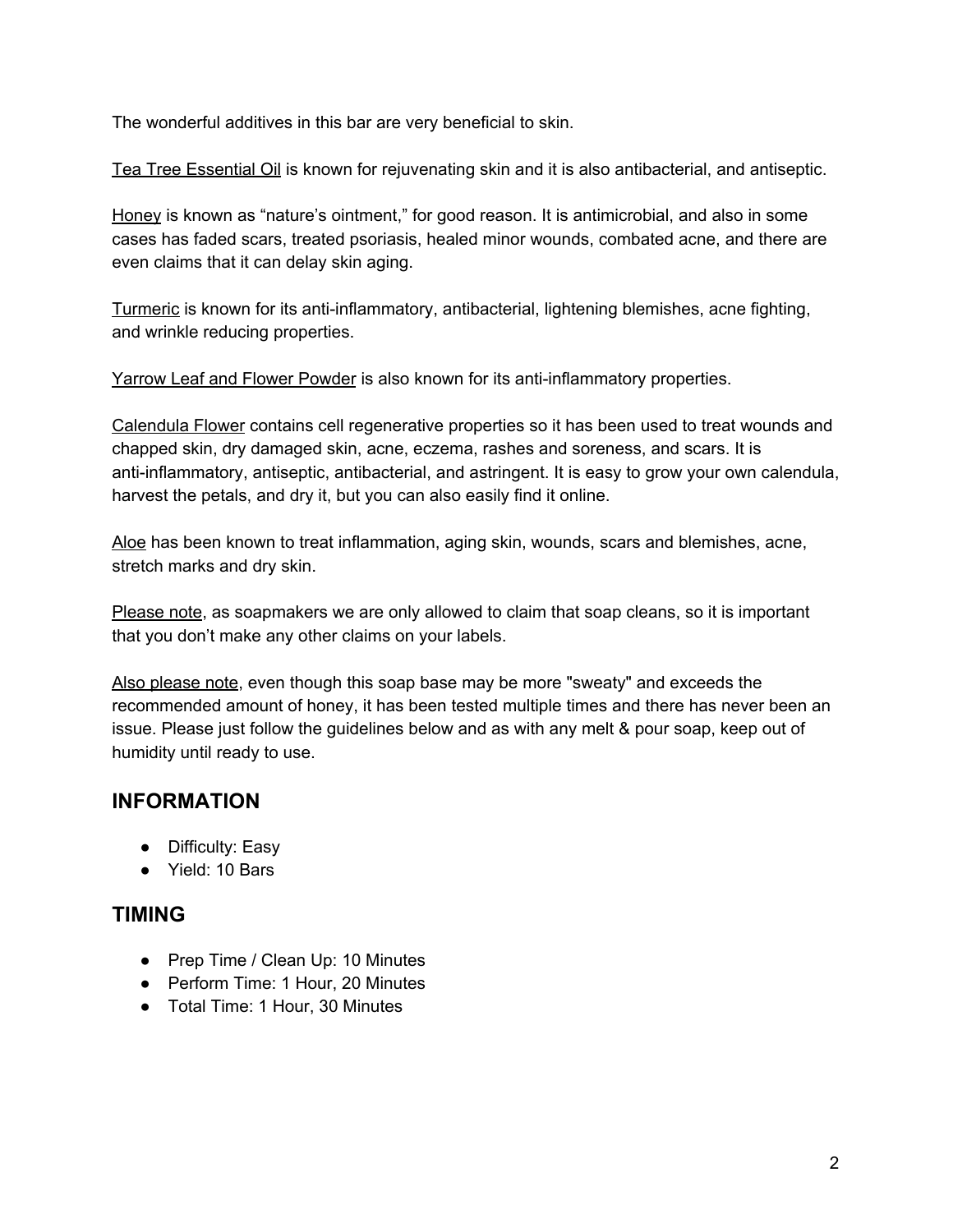# **SUPPLIES**

- Disposable Gloves (easily found in first-aid section at local supercenter)
- Isopropyl Alcohol in a spray bottle (highest percentage you can find, 91% was used for this tutorial) (easily found in first-aid section at local pharmacy or supercenter) Elements Bath and Body carries a variety of [Bottles](https://www.elementsbathandbody.com/8-oz-Clear-Bullet-Bottle.html) an[d](https://www.elementsbathandbody.com/24-410-Fine-Mist-Sprayer-6.625.html) [Lids](https://www.elementsbathandbody.com/24-410-Fine-Mist-Sprayer-6.625.html)
- Paper Towels
- Cutting Board (dedicated to soapmaking)
- Wax Paper (to cover cutting board)
- [Digital](https://www.elementsbathandbody.com/Scales/) Scale
- 2 Quart Glass Measuring Cup or Bowl (you can use plastic as long as it is microwave safe and dedicated to soapmaking)
- Infrared Thermometer (an infrared thermometer is much easier to use with melt & pour soap) or [D](https://www.elementsbathandbody.com/Digital-Pen-Thermometer.html)igital [Thermometer](https://www.elementsbathandbody.com/Digital-Pen-Thermometer.html)
- Measuring Spoons (not pictured)
- Spatula and/or Chopstick (for stirring)
- [Pipette](https://www.elementsbathandbody.com/Disposable-Pipettes-7-ml.html)
- 10" Silicone Loaf Mold or Compartment Molds (to hold a total of approximately 49 oz / 1.4 kg)
- Plastic Wrap
- Knife or Crinkle Cutter
- Vegetable Peeler (one that is dedicated to soap)
- Shrink Wrap or Plastic Wrap (to wrap soap) (not pictured)

## **INGREDIENTS**

- 3 lbs / 1360 [g](https://www.elementsbathandbody.com/melt-and-pour-soap-base-clear-w-25-glycerin.html) Clear Melt & Pour Base w/ 25% [Glycerin](https://www.elementsbathandbody.com/melt-and-pour-soap-base-clear-w-25-glycerin.html)
- $\bullet$  0.8 oz / 24 g Honey
- 0.7 oz / 20 g [T](https://www.elementsbathandbody.com/Tea-Tree-Essential-Oil.html)ea Tree [Essential](https://www.elementsbathandbody.com/Tea-Tree-Essential-Oil.html) Oil
- 0.5 oz / 15 g [A](https://www.elementsbathandbody.com/aloe-vera-gel-base.html)loe Extract or Aloe [Vera](https://www.elementsbathandbody.com/aloe-vera-gel-base.html) Gel
- 1 tsp / 2 g Turmeric Powder (easily found in the spice isle at your local supercenter)
- 2 tsp / 4 g Yarrow Leaf & Flower Powder (optional)
- 2 tsp / 2 g Dried Calendula Flowers (chopped in blender) (optional)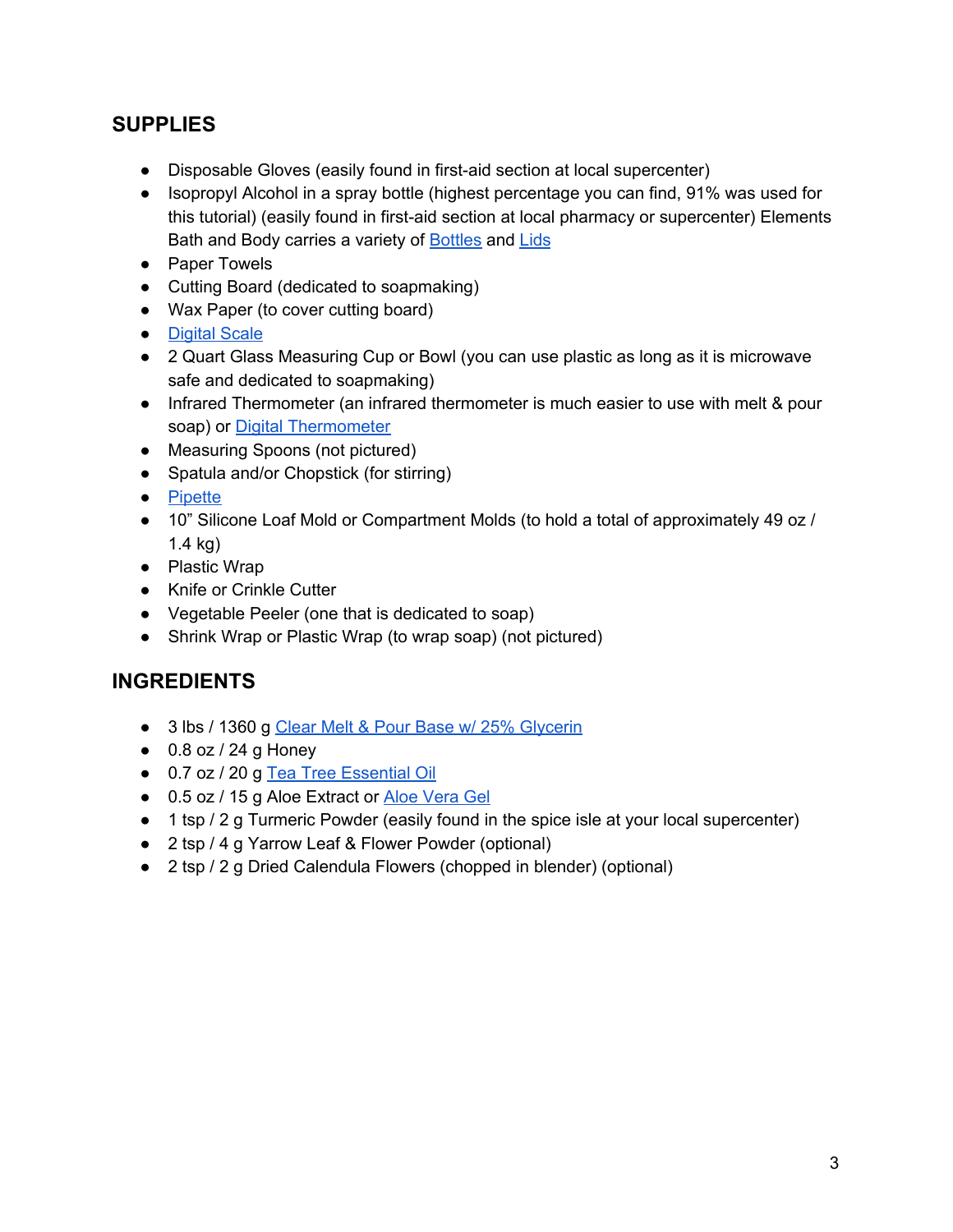# **OVERVIEW – Please read thoroughly before beginning.**

**Microwaving:** When microwaving melt & pour soap base it is important to keep temperature relatively low or the soap base can scorch. You can do this by microwaving for 30 second intervals and stir in between. Toward the end of melting, use 10-15 second intervals. If you have a microwave with a defrost setting, it works even better. Set it for a half pound or the shortest time, start microwave and check periodically. Keep starting over until melted.

**Stirring:** When melting the soap base, try not to introduce air bubbles. Only gently stir. The best tool for this is a chopstick. A spatula will work fine but a lot of the melted soap tends to solidify on it, causing frustration.

**Spraying Isopropyl Alcohol:** Spraying isopropyl alcohol is done to pop air bubbles. This is done sometimes after stirring your melted base as you see fit, and always immediately after pouring. The top of the poured soap gets a skin on it pretty quickly. That is why it is important to quickly pop the bubbles. Don't worry about getting the entire base out of the pitcher, just pour until it stops and quickly spray.

**Cutting:** Don't cut until the next day.